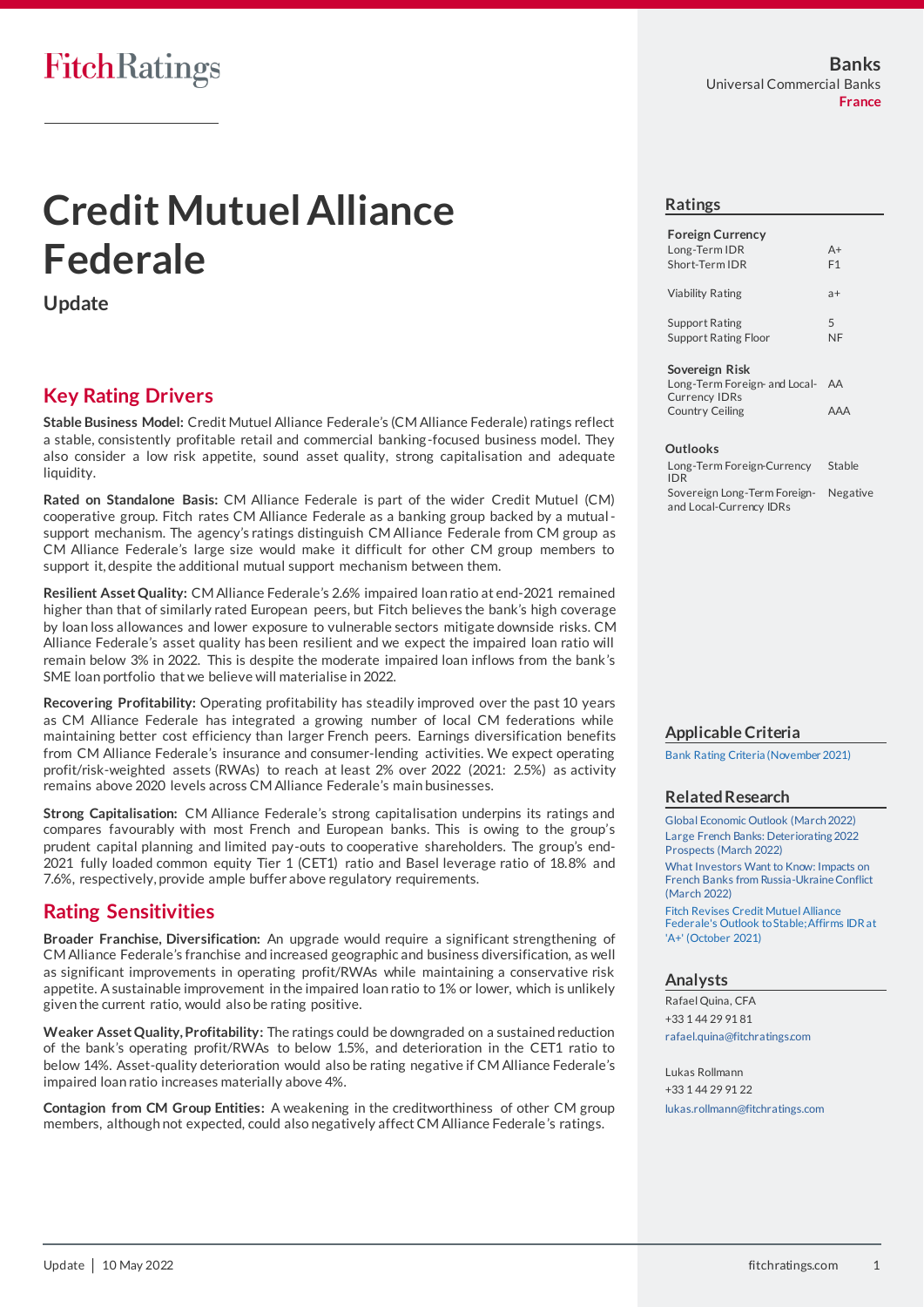#### **Related Issuer Ratings**

| Banque Federative du Credit Mutuel S.A. |              |  |  |
|-----------------------------------------|--------------|--|--|
| Long- and Short-Term IDRs               | A+/Stable/F1 |  |  |
| Derivative Counterparty Rating          | $AA-(dcr)$   |  |  |
| <b>Viability Rating</b>                 | $a+$         |  |  |
| <b>Support Rating</b>                   | 5            |  |  |
| Support Rating Floor                    | No Floor     |  |  |
| Credit Industriel et Commercial         |              |  |  |
| Long- and Short-Term IDRs               | A+/Stable/F1 |  |  |
| <b>Viability Rating</b>                 | a+           |  |  |
| <b>Support Rating</b>                   | 5            |  |  |
| Support Rating Floor                    | No Floor     |  |  |
| Source: Fitch Ratings                   |              |  |  |

Fitch assigns common Viability Ratings (VRs) to CM Alliance Federale and its subsidiaries, Banque Federative du Credit Mutuel S.A. (BFCM) and Credit Industriel et Commercial S.A. (CIC). Neither subsidiary is affiliated to CM Alliance Federale 's central body Caisse Federale de CM, but BFCM has been affiliated to CM group's central body since September 2020 and as such it benefits from the CM-wide support mechanism.

BFCM makes up 75% of CM Alliance Federale's consolidated assets (the other 25% relate to local CM banks) pro forma for the integration of Credit Mutuel Nord Europe. It is the group's main issuing vehicle on financial markets and it coordinates the group's subsidiaries. CIC is owned by BFCM and accounts for about 42% of pro forma group assets. It is one of the group's two retail and commercial networks in France and hosts the group's small corporate and investment banking activities. BFCM and CIC are highly integrated with CM Alliance Federale in management, systems, capital and liquidity. This means that the subsidiaries' and CM Alliance Federale's credit profiles cannot be separated.

#### **Debt Ratings**

#### *Deposits and Senior Debt*

BFCM's and CIC's long-term deposits and senior preferred debt ratings are one notch above CM Alliance Federale's Long-Term Issuer Default Rating (IDR) to reflect the protection that would accrue to their depositors and senior preferred creditors from CM Alliance Federale's sizeable equity and resolution debt buffers in a resolution.

The total minimum requirement for own funds and eligible liabilities (MREL) is set at the level of the CM group at 20.99% of RWAs. As CM group does not have a central debt issuance entity, each of the CM sub-groups, including CM Alliance Federale, need to have own funds and eligible liabilities above this threshold for the CM group to comply. We estimate that CM Alliance Federale had eligible liabilities and own funds, excluding senior preferred debt, representing about 24.5% of its RWAs at end-2021. We expect CM Alliance Federale will continue to meet its share of CM group's MREL without recourse to senior preferred debt.

The deposit and senior preferred debt's short-term ratings of 'F1+' for BFCM and CIC map with the 'AA-' long-term ratings.

BFCM's senior non-preferred debt's long-term rating is in line with BFCM's Long-Term IDR.

#### *Subordinated Debt*

We rate BFCM's subordinated Tier 2 debt two notches below CM Alliance Federale's VR for loss severity as we expect recoveries to be poor for this type of debt in the event of a bank failure or resolution. Deeply subordinated legacy Tier 1 securities are rated four notches below CM Alliance Federale's VR to reflect the high loss severity risk of these securities (two notches from the VR), and a high risk of non-performance (an additional two notches) relative to CM Alliance Federale's VR.



<sup>a</sup> Remaining balance owned by other CM Alliance Federale entities Source: Fitch Ratings, CM Alliance Federale

#### **Debt Rating Classes**

| Debt level                              | Rating       |  |  |
|-----------------------------------------|--------------|--|--|
| Banque Federative du Credit Mutuel S.A. |              |  |  |
| Deposits                                | $AA$ -/F1+   |  |  |
| Senior preferred                        | $AA - /F1 +$ |  |  |
| Senior non-preferred                    | A+           |  |  |
| Subordinated Tier 2                     | Δ-           |  |  |
| Legacy Tier 1                           | BBB          |  |  |
| Credit Industriel et Commercial S.A.    |              |  |  |
| Deposits                                | $AA - /F1 +$ |  |  |
| Senior preferred                        | $AA - /F1 +$ |  |  |
| Source: Fitch Ratings                   |              |  |  |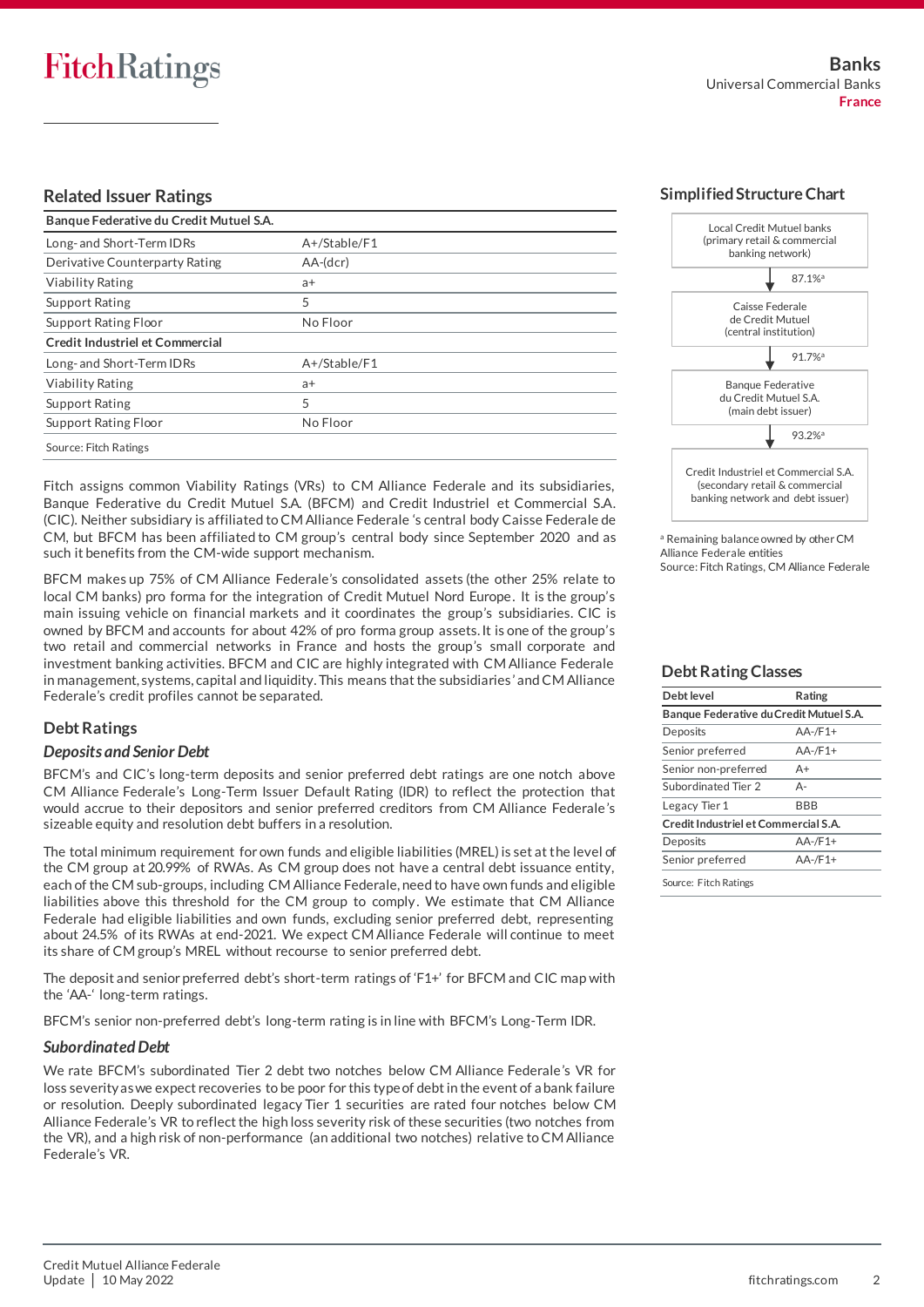

### **Significant Changes**

#### **Strong 2021 Performance**

CM Alliance Federale had a very strong performance in 2021 and surpassed all the financial targets set in its 2019-2023 strategic plan. It achieved the lowest cost/income ratio of all French banks at 57% in 2021, a level which also compares favourably with the large European banks average. The group's performance strongly benefited from steady loan growth in retail and commercial banking (55% of group revenue), a strong rebound in its insurance activities (20% of revenue), which had been burdened by ad hoc solidarity pay-outs to policyholders in 2020, and exceptionally strong performances in the smaller private banking and private equity business lines.

This strong performance will however prove difficult to reproduce in 2022 as macroeconomic prospects deteriorate. We expect net interest margin pressure to affect French retail banking, driven by higher rates credited on regulated savings and weaker loan volume prospects than initially anticipated. CM Alliance Federale's geographic (Belgium) and business diversification (asset management) will slightly benefit from the integration of Credit Mutuel Nord Europe from January 2022 onwards, which could support revenue generation.

### **Weaker Macro Prospects Create Manageable Downside Risks**

CM Alliance Federale has no direct exposure to Russia and Ukraine through subsidiaries or joint-ventures, contrary to some of its French banking peers. The group's cross-border exposure to these two countries poses virtually no downside risks for the group's asset quality and earnings. The exposure is almost negligible at EUR93 million (of which EUR51 million are covered by a guarantee from the French development bank) and EUR51 million towards Ukrainian and Russian counterparties, respectively. We believe CM Alliance Federale is in a stronger position than some of its domestic peers to absorb downside risks to earnings from weaker macro-economic prospects for European economies.

Fitch has lowered its forecast for economic growth in France and the eurozone to 3% in 2022 from 3.7% and 4.5%, respectively, and we expect knock-on effects from the war in Ukraine and commodity price inflation on business volumes, and heightened asset-quality risks.

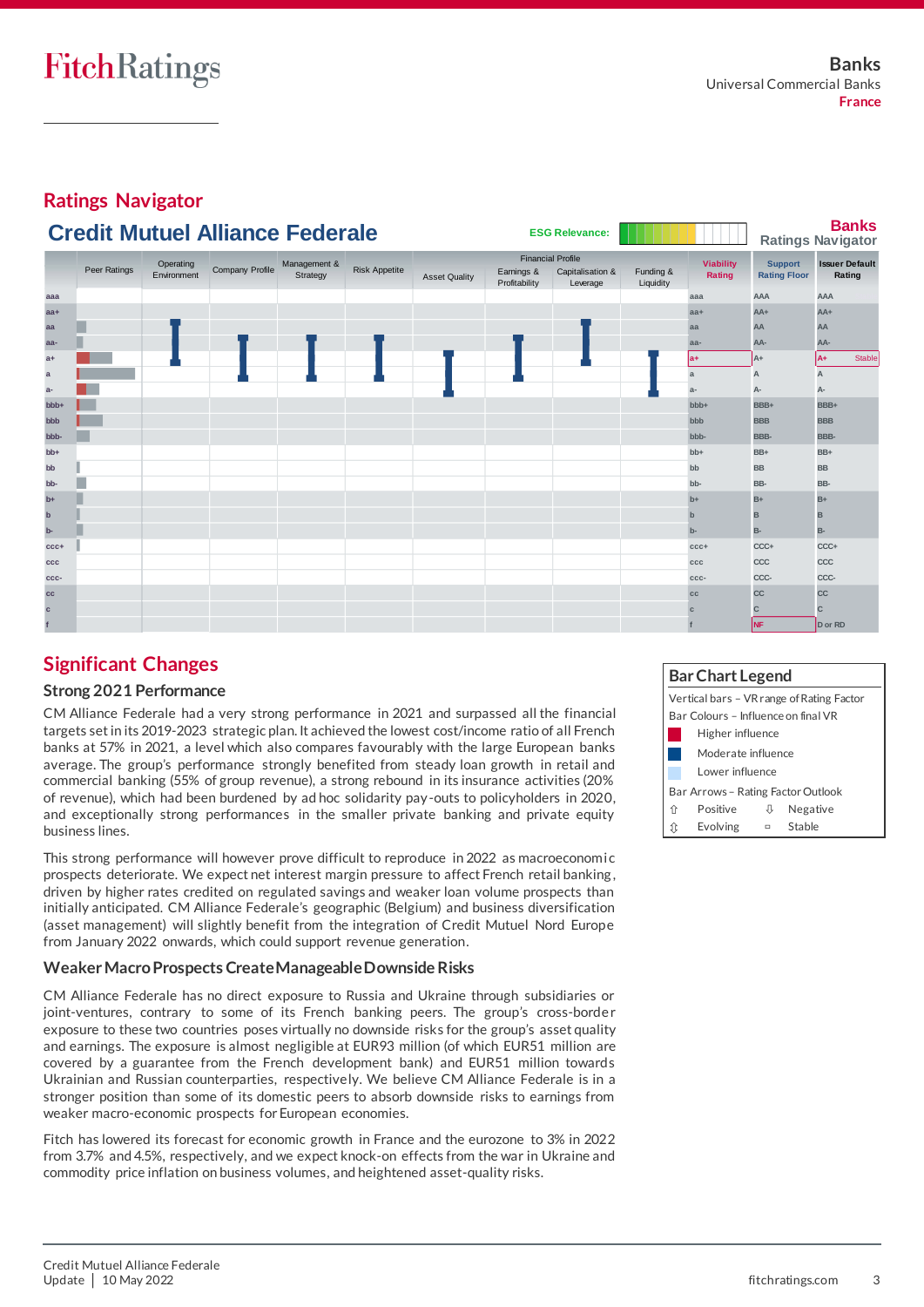### **Summary Financials and Key Ratios**

|                                        | 31 Dec 21                |                          | 31 Dec 20                | 31 Dec 19                | 31 Dec 18                |
|----------------------------------------|--------------------------|--------------------------|--------------------------|--------------------------|--------------------------|
|                                        | Year end                 | Year end                 | Year end                 | Year end                 | Year end                 |
|                                        | (USDm)                   | (EURm)                   | (EURm)                   | (EURm)                   | (EURm)                   |
|                                        | Audited -<br>unqualified | Audited -<br>unqualified | Audited -<br>unqualified | Audited -<br>unqualified | Audited -<br>unqualified |
| Summary income statement               |                          |                          |                          |                          |                          |
| Net interest and dividend income       | 8,096                    | 7,158                    | 7,069                    | 6,645                    | 6,217                    |
| Net fees and commissions               | 4,635                    | 4,098                    | 3,650                    | 3,599                    | 3,613                    |
| Other operating income                 | 5,258                    | 4,649                    | 3,506                    | 4,332                    | 4,307                    |
| Total operating income                 | 17,989                   | 15,905                   | 14,225                   | 14,576                   | 14,137                   |
| Operating costs                        | 10,334                   | 9,137                    | 8,867                    | 8,942                    | 8,714                    |
| Pre-impairment operating profit        | 7,655                    | 6,768                    | 5,358                    | 5,634                    | 5,423                    |
| Loan and other impairment charges      | 791                      | 699                      | 2,377                    | 1,061                    | 904                      |
| Operating profit                       | 6,864                    | 6,069                    | 2,981                    | 4,573                    | 4,519                    |
| Other non-operating items (net)        | $-948$                   | $-838$                   | 582                      | 79                       | 44                       |
| Tax                                    | 1,927                    | 1,704                    | 968                      | 1,507                    | 1,570                    |
| Net income                             | 3,989                    | 3,527                    | 2,595                    | 3,145                    | 2,993                    |
| Other comprehensive income             | 185                      | 164                      | 2                        | 579                      | $-326$                   |
| Fitch comprehensive income             | 4,175                    | 3,691                    | 2,597                    | 3,724                    | 2,667                    |
|                                        |                          |                          |                          |                          |                          |
| Summary balance sheet                  |                          |                          |                          |                          |                          |
| Assets                                 |                          |                          |                          |                          |                          |
| Gross Ioans                            | 512,291                  | 452,954                  | 428,052                  | 392,068                  | 369,790                  |
| - Of which impaired                    | 13,259                   | 11,723                   | 12,497                   | 12,079                   | 11,577                   |
| Loan loss allowances                   | 10,400                   | 9,195                    | 9,612                    | 8,445                    | 8,109                    |
| Net loans                              | 501,892                  | 443,759                  | 418,440                  | 383,623                  | 361,681                  |
| Interbank                              | 67,042                   | 59,277                   | 54,109                   | 39,184                   | 36,991                   |
| Derivatives                            | 6,933                    | 6,130                    | 7,268                    | 7,510                    | 7,111                    |
| Other securities and earning assets    | 218,533                  | 193,221                  | 196,584                  | 195,299                  | 184,649                  |
| Total earning assets                   | 794,400                  | 702,387                  | 676,401                  | 625,616                  | 590,432                  |
| Cash and due from banks                | 137,056                  | 121,181                  | 99.575                   | 71,171                   | 56,696                   |
| Other assets                           | 23,002                   | 20,338                   | 20,002                   | 21,732                   | 20,236                   |
| Total assets                           | 954,458                  | 843,906                  | 795,978                  | 718,519                  | 667,364                  |
| Liabilities                            |                          |                          |                          |                          |                          |
| Customer deposits                      | 480,882                  | 425,183                  | 408,812                  | 336,803                  | 302,295                  |
| Interbank and other short-term funding | 145,305                  | 128,475                  | 110,762                  | 108,796                  | 112,631                  |
| Other long-term funding                | 89,806                   | 79,404                   | 74,928                   | 75,468                   | 69,255                   |
| Trading liabilities and derivatives    | 8,324                    | 7,360                    | 5,927                    | 6,057                    | 6,762                    |
| Total funding and derivatives          | 724,318                  | 640,422                  | 600,429                  | 527,124                  | 490,943                  |
| Other liabilities                      | 168,803                  | 149,251                  | 144,951                  | 143,222                  | 131,799                  |
| Preference shares and hybrid capital   | 1,156                    | 1,022                    | 1,023                    | 1,026                    | 1,027                    |
| Total equity                           | 60,182                   | 53,211                   | 49,575                   | 47,147                   | 43,595                   |
| Total liabilities and equity           | 954,458                  | 843,906                  | 795,978                  | 718,519                  | 667,364                  |
| Exchange rate                          |                          | $USD1 =$<br>EUR0.884173  | $USD1 =$<br>EUR0.821963  | $USD1 =$<br>EUR0.89015   | $USD1 =$<br>EUR0.873057  |
|                                        |                          |                          |                          |                          |                          |

Source: Fitch Ratings, Fitch Solutions, CM Alliance Federale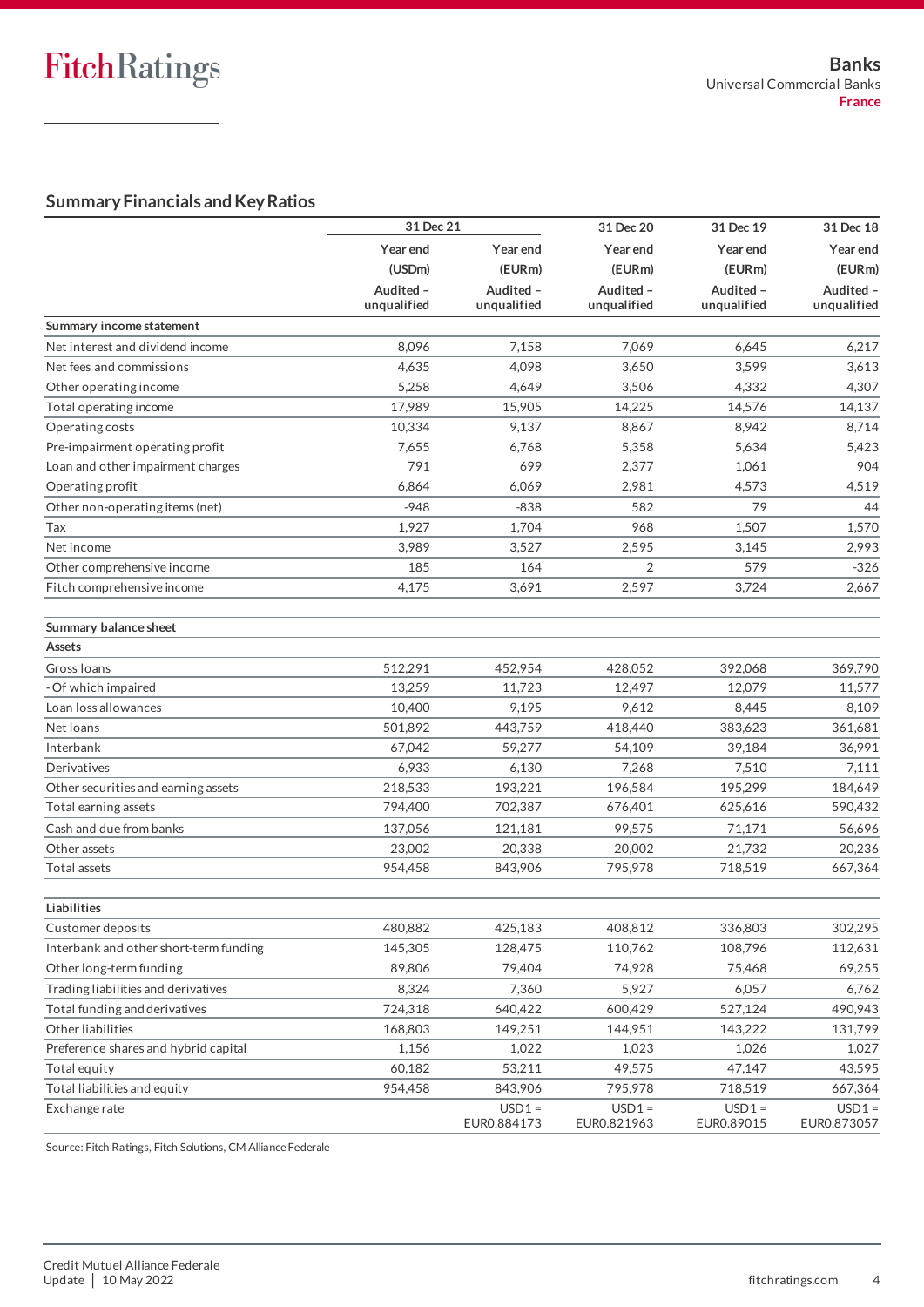### **Summary Financials and Key Ratios**

|                                             | 31 Dec 21 | 31 Dec 20 | 31 Dec 19 | 31 Dec 18 |
|---------------------------------------------|-----------|-----------|-----------|-----------|
| Ratios (annualised as appropriate)          |           |           |           |           |
| Profitability                               |           |           |           |           |
| Operating profit/risk-weighted assets       | 2.5       | 1.3       | 2.0       | 2.1       |
| Net interest income/average earning assets  | 1.0       | 1.1       | 1.1       | 1.1       |
| Non-interest expense/gross revenue          | 57.4      | 62.3      | 61.4      | 61.9      |
| Net income/average equity                   | 6.9       | 5.4       | 6.9       | 7.1       |
| Asset quality                               |           |           |           |           |
| Impaired loans ratio                        | 2.6       | 2.9       | 3.1       | 3.1       |
| Growth in gross loans                       | 5.8       | 9.2       | 6.0       | 7.3       |
| Loan loss allowances/impaired loans         | 78.4      | 76.9      | 69.9      | 70.0      |
| Loan impairment charges/average gross loans | 0.2       | 0.5       | 0.3       | 0.2       |
| Capitalisation                              |           |           |           |           |
| Common equity Tier 1 ratio                  | 18.8      | 17.8      | 17.3      | 16.6      |
| Fully loaded common equity Tier 1 ratio     | 18.8      | 17.8      | 17.3      | 16.6      |
| Tangible common equity/tangible assets      | 5.9       | 5.7       | 5.9       | 5.9       |
| Basel leverage ratio <sup>a</sup>           | 7.6       | 7.0       | 6.5       | 6.1       |
| Net impaired loans/common equity Tier 1     | 5.5       | 6.9       | 9.3       | 9.8       |
| <b>Funding and liquidity</b>                |           |           |           |           |
| Gross loans/customer deposits               | 106.5     | 104.7     | 116.4     | 122.3     |
| Liquidity coverage ratio                    | 182.0     | 170.2     | 153.7     | 125.8     |
| Customer deposits/total non-equity funding  | 66.9      | 68.5      | 64.4      | 62.1      |
| Net stable funding ratio                    | 125.6     | n.a.      | n.a.      | n.a.      |

ªNote: CM Alliance Federale's end-2021 leverage ratio is reported using the temporary allowance to exclude Eurosystem central bank deposits CM Alliance Federale's end-2021 leverage ratio was 5.9% when excluding this temporary allowance (end-2020:6.2%)

Source: Fitch Ratings, Fitch Solutions, CM Alliance Federale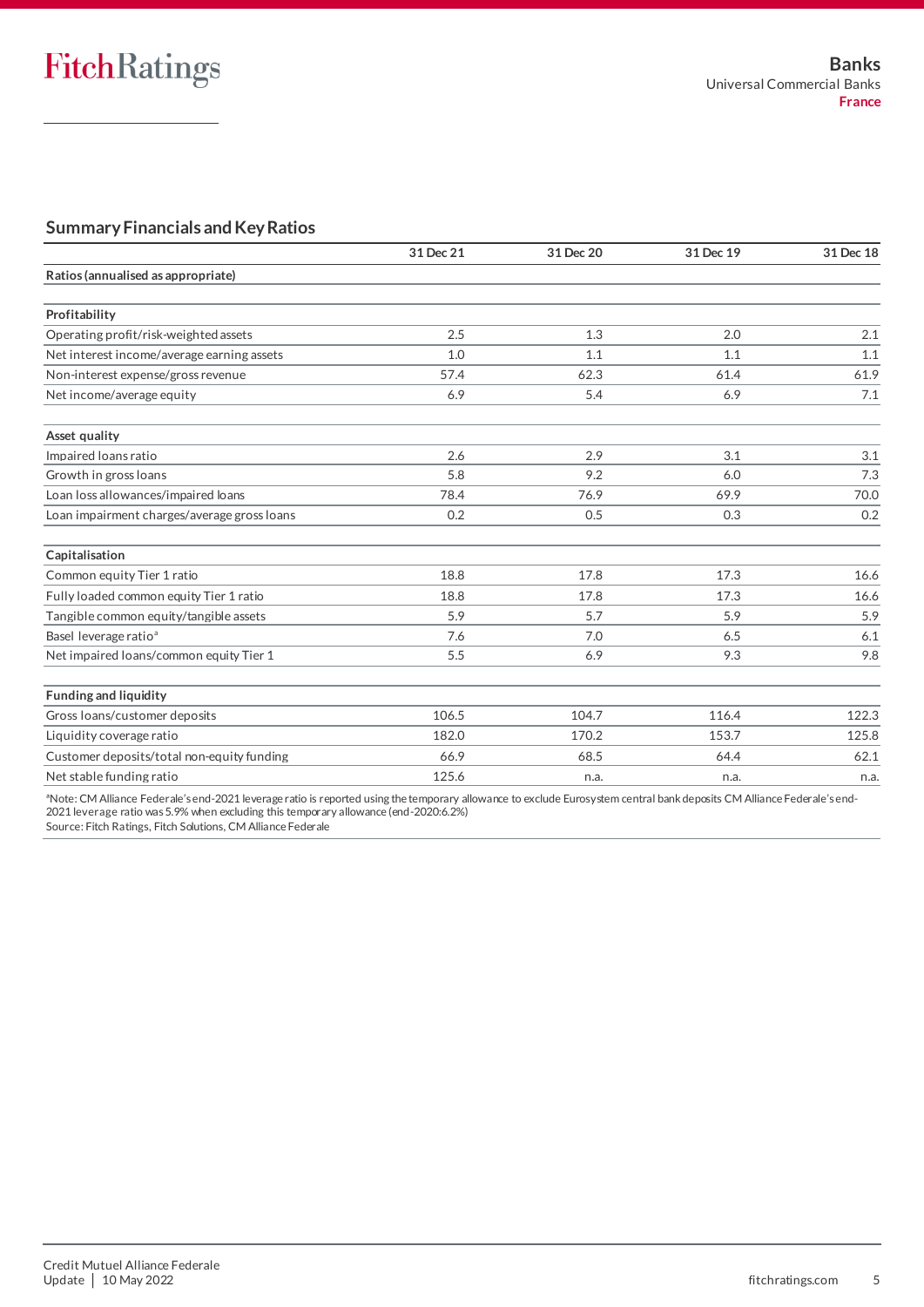## **Sovereign Support Assessment**

| Value<br><b>Support Rating Floor</b>                                      |          |                |           |  |
|---------------------------------------------------------------------------|----------|----------------|-----------|--|
| Typical D-SIB SRF for sovereign's rating level (assuming high propensity) |          |                | A or A-   |  |
| Actual country D-SIB SRF                                                  |          |                | NF        |  |
| <b>Support Rating Floor:</b>                                              |          |                | <b>NF</b> |  |
| <b>Support Factors</b>                                                    | Positive | <b>Neutral</b> | Negative  |  |
| Sovereign ability to support system                                       |          |                |           |  |
| Size of banking system relative to economy                                |          |                |           |  |
| Size of potential problem                                                 |          |                |           |  |
| Structure of banking system                                               |          |                |           |  |
| Liability structure of banking system                                     |          |                |           |  |
| Sovereign financial flexibility (for rating level)                        |          |                |           |  |
| Sovereign propensity to support system                                    |          |                |           |  |
| Resolution legislation with senior debt bail-in                           |          |                |           |  |
| Track record of banking sector support                                    |          |                |           |  |
| Government statements of support                                          |          |                |           |  |
| Sovereign propensity to support bank                                      |          |                |           |  |
| Systemic importance                                                       |          |                |           |  |
| Liability structure of bank                                               |          |                |           |  |
| Ownership                                                                 |          |                |           |  |
| Specifics of bank failure                                                 |          |                |           |  |

#### **No Reliance on Sovereign Support**

CM Alliance Federale's, BFCM's and CIC's Support Ratings of '5' and Support Rating Floors of 'No Floor' reflect Fitch's view that although possible, sovereign support cannot be relied on. Legislative, regulatory and policy initiatives, including the implementation of the EU's Bank Recovery and Resolution Directive, have substantially reduced the likelihood of sovereign support for EU commercial banks in general, in our view. This implies that senior creditors woul d probably be required to participate in losses, if necessary, instead of the bank receiving sovereign support, despite CM group's systemic importance.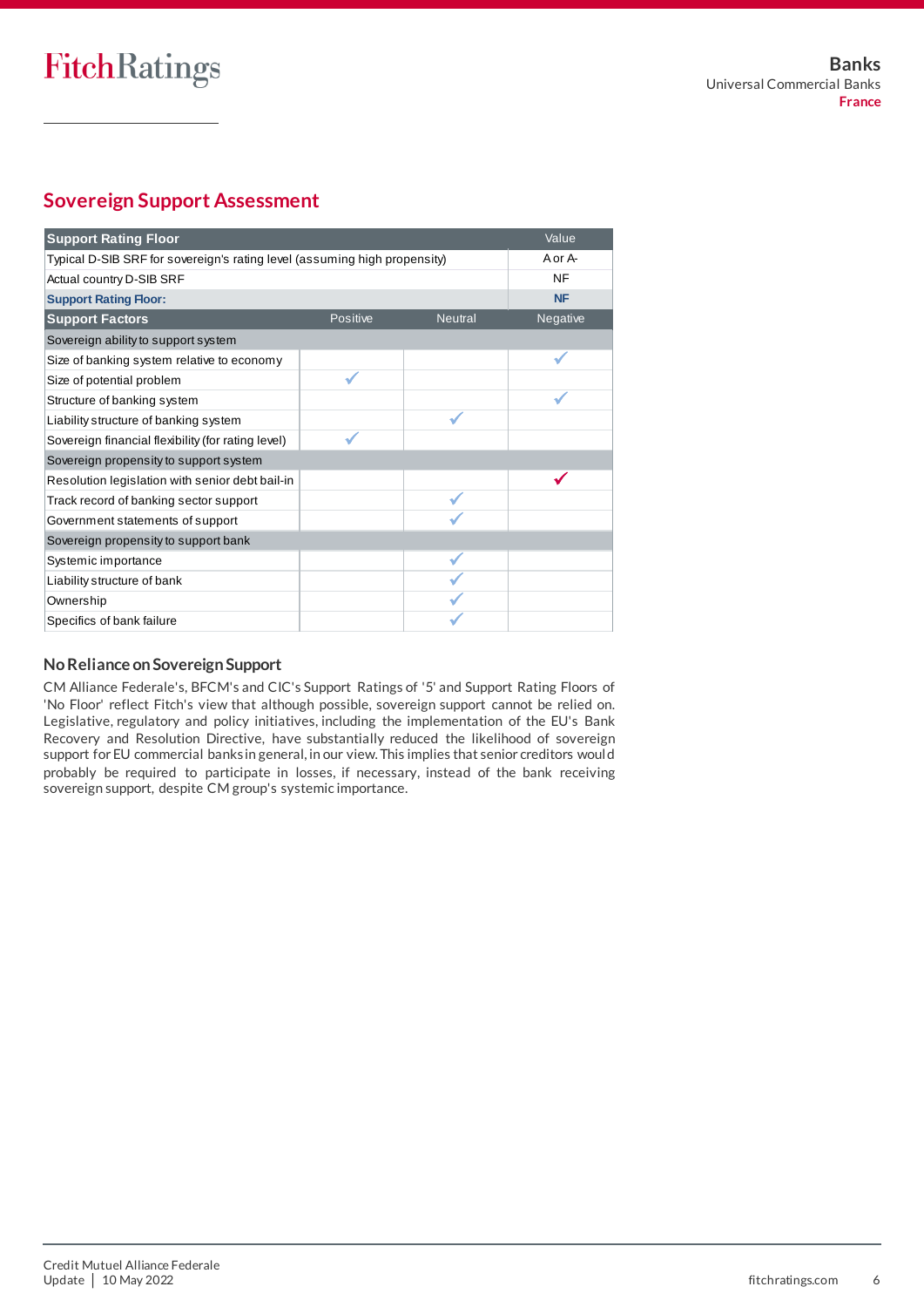### **Environmental, Social and Governance Considerations**

#### **Banks Ratings Navigator FitchRatings Credit Mutuel Alliance Federale Credit-Relevant ESG Derivation Call ESG Scale** Credit Mutuel Alliance Federale has 5 ESG potential rating drivers 5 key driver 0 issues Credit Mutuel Alliance Federale has exposure to compliance risks including fair lending practices, mis-selling, repossession/foreclosure practices, consumer data protection (data<br>security) but this has very low impact on t driver 0 issues 4 Governance is minimally relevant to the rating and is not currently a driver. potential driver 5 issues 3 4 issues 2 From 1 to 1 arating driver and the states of the states of the states of the states of the states of the states of the states and green (1) is least relevant.<br>The state is most relevant and green (1) is least relevant. ot a rating d 5 issues 1 **The Environmental (E), Social (S) and Governance (G) tables break out**<br>
ESG scores range from 1 to 5 based on a 15-level color gradation. Red (5) is<br>
most relevant and green (1) is least relevant.<br> **The Environmental (E),** How to Read This Page<br>ESG scores range from 1 to 5 based on a 15-level color gradation. Red (5) is<br>most relevant and green (1) is least relevant.<br>The Environmental (E), Social (S) and Governance (G) tables break out<br>the in **Environmental (E) General Issues E Score Sector-Specific Issues Reference E Scale How to Read This Page** GHG Emissions & Air Quality 1 n.a. n.a. 5 Energy Management 1 n.a. 4 n.a. **The Environmental (E), Social (S) and Governance (G) tables break out** the individual components of the scale. The right-hand box shows the overall masket shows the overall estates unique to a particular industry group. S Water & Wastewater aggregate E, S, or G score. General Issues are relevant across all markets with Secto-Specific Issues unique to a particular industry group. Scores are assigned to each sector-specific issue. These scores signify the credi 1 n.a. n.a. 3 Waste & Hazardous Materials Management; Ecological Impacts 1 2 n.a. n.a. rating. The Reference box highlights the factor(s) within which the corresponding ESG issues are captured in Fitch's credit analysis. Company Profile; Management &<br>Strategy; Risk Appetite; Asset Exposure to Environmental Impact of extreme weather events on assets and/or operations and corresponding risk appetite & management; catastrophe risk; credit 2 strategy; Risk Appetite; Asset 1 The Credit-Relevant ESG Derivation table shows the overall ESG score.<br>This score signifies the credit relevance of combined E, S and G issues to<br>the netrity's credit rating. The three columns to the left of the overall ESG Impacts concentrations **Quality Social (S)** the entity's credit rating. The three columns to the left of the overall ESG scores summarize the issuing entity's sub-component ESG scores. The box on the far left lidentifies some of the main ESG issues that are drivers **General Issues Sector-Specific Issues Reference S S S Score** Human Rights, Community Company Profile; Management & Services for underbanked and underserved communities: SME and 2 5 Relations, Access & Affordability community development programs; financial literacy programs Strategy; Risk Appetite Compliance risks including fair lending practices, mis-selling, Operating Environment; Company Messaging, Privacy & Data Profile; Management & Strategy; 3 repossession/foreclosure practices, consumer data protection (data Profile; Management & Strategy; | 4 Security security) Risk Appetite Impact of labor negotiations, including board/employee compensation Labor Relations & Practices Company Profile; Management & Strategy 2 3 and composition Employee Wellbeing 1 2 n.a. n.a. **Sector references** in the scale definitions below refer to Sector as displayed in the Sector Details hox on page 1 of the pavigator ector Details box on page 1 of the navigator. Shift in social or consumer preferences as a result of an institution's Exposure to Social Impacts Company Profile; Financial Profile 2 social positions, or social and/or political disapproval of core banking Company Profile; Financial Profile | 1 practices **Governance (G) CREDIT-RELEVANT ESG SCALE General Issues G Score Sector-Specific Issues Reference G Scale How relevant are E, S and G issues to the overall credit rating?** Highly relevant, a key rating driver that has a significant impact Operational implementation of strategy Management Strategy 3 Management & Strategy 5 5 on the rating on an individual basis. Equivalent to "higher" relative importance within Navigator. |<br>Board independence and effectiveness; ownership concentration; **Management & Strategy; Earnings**<br>**& Profitability: Canitalisation &** Relevant to rating, not a key rating driver but has an impact on Governance Structure 3 & Profitability; Capitalis 4 protection of creditor/stakeholder rights; legal /compliance risks; business continuity; key person risk; related party transactions 4 the rating in combination with other factors. Equivalent to everage "moderate" relative importance within Navigator. Organizational structure; appropriateness relative to business model;<br>opacity: intra-group dynamics: ownership Minimally relevant to rating, either very low impact or actively managed in a way that results in no impact on the entity rating. Group Structure 3 Company Profile 3 opacity; intra-group dynamics; ownership 3 Equivalent to "lower" relative importance within Navigator. Financial Transparency 3 Quality and frequency of financial reporting and auditing processes Management & Strategy  $\overline{2}$ 2 **Irrelevant to the entity rating but relevant to the sector.** 1

CM Alliance Federale's highest level of ESG credit relevance is a score of '3'. This means ESG issues are credit neutral or have only a minimal credit impact on the entity, either due to their nature or the way in which they are being managed by the entity.

| <b>CREDIT-RELEVANT ESG SCALE</b>                                 |  |                                                                    |  |  |
|------------------------------------------------------------------|--|--------------------------------------------------------------------|--|--|
| How relevant are E, S and G issues to the overall credit rating? |  |                                                                    |  |  |
|                                                                  |  | Highly relevant, a key rating driver that has a significant impact |  |  |
| 5                                                                |  | on the rating on an individual basis. Equivalent to "higher"       |  |  |
|                                                                  |  | relative importance within Navigator.                              |  |  |
|                                                                  |  | Relevant to rating, not a key rating driver but has an impact on   |  |  |
| $\overline{4}$                                                   |  | the rating in combination with other factors. Equivalent to        |  |  |
|                                                                  |  | "moderate" relative importance within Navigator.                   |  |  |
|                                                                  |  | Minimally relevant to rating, either very low impact or actively   |  |  |
| $\overline{3}$                                                   |  | managed in a way that results in no impact on the entity rating.   |  |  |
|                                                                  |  | Equivalent to "lower" relative importance within Navigator.        |  |  |
|                                                                  |  |                                                                    |  |  |
| $\mathfrak{p}$                                                   |  | Irrelevant to the entity rating but relevant to the sector.        |  |  |
|                                                                  |  |                                                                    |  |  |
|                                                                  |  |                                                                    |  |  |
|                                                                  |  | Irrelevant to the entity rating and irrelevant to the sector.      |  |  |